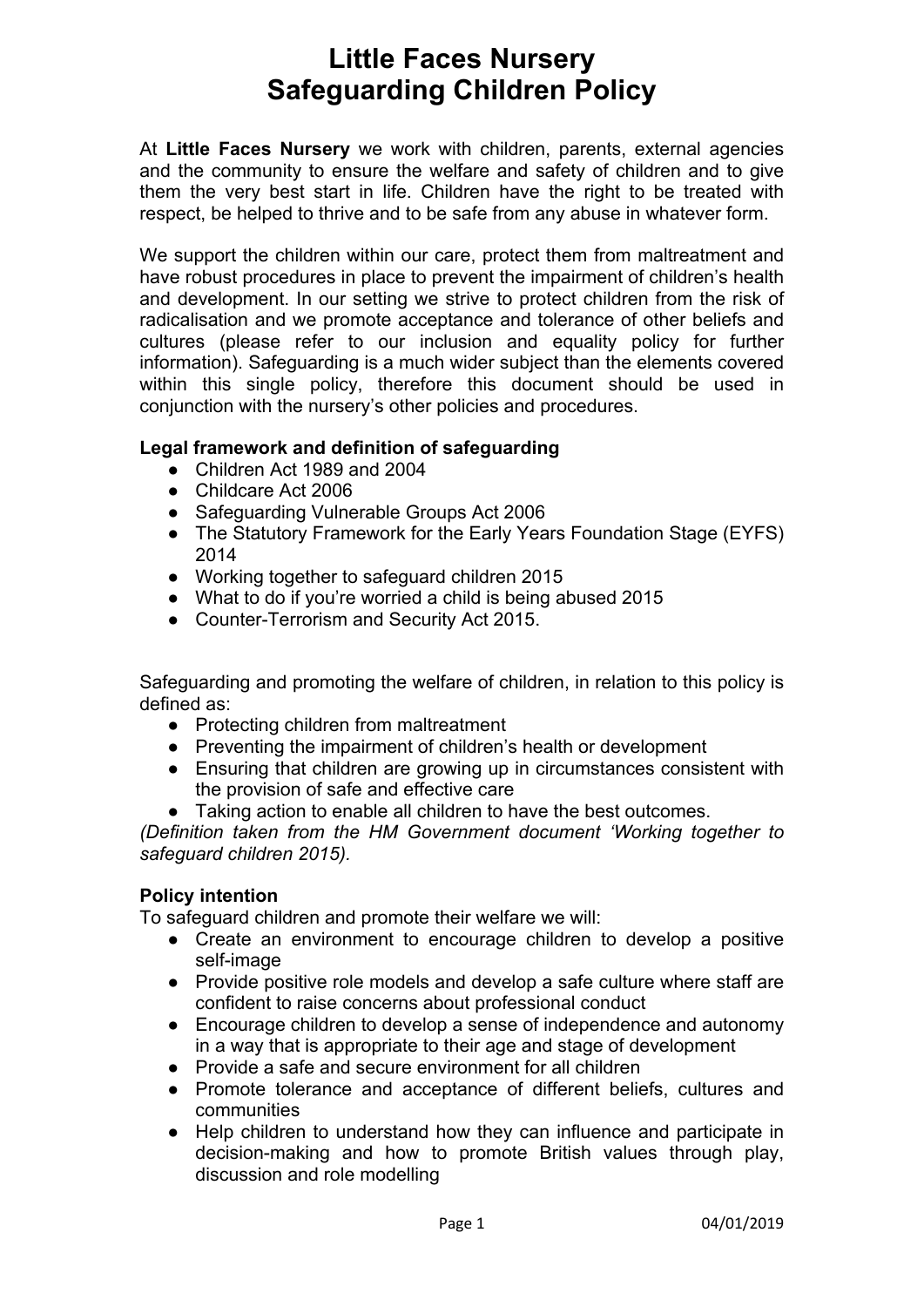- **Always listen to children**
- Provide an environment where practitioners are confident to identify where children and families may need intervention and seek the help they need
- Share information with other agencies as appropriate.

The nursery is aware that abuse does occur in our society and we are vigilant in identifying signs of abuse and reporting concerns. Our practitioners have a duty to protect and promote the welfare of children. Due to the many hours of care we are providing, staff may often be the first people to identify that there may be a problem. They may well be the first people in whom children confide information that may suggest abuse or to spot changes in a child's behaviour which may indicate abuse.

Our prime responsibility is the welfare and well-being of each child in our care. As such we believe we have a duty to the children, parents and staff to act quickly and responsibly in any instance that may come to our attention. This includes sharing information with any relevant agencies such as local authority services for children's social care, health professionals or the police. All staff will work with other agencies in the best interest of the child, including as part of a multi-agency team, where needed.

The nursery aims to:

- Keep the child at the centre of all we do
- Ensure staff are trained to understand the child protection and safeguarding policy and procedures, are alert to identify possible signs of abuse, understand what is meant by child protection and are aware of the different ways in which children can be harmed, including by other children through bullying or discriminatory behaviour
- Ensure staff understand how to identify early indicators of potential radicalisation and terrorism threats and act on them appropriately in line with national and local procedures
- Ensure that all staff feel confident and supported to act in the best interest of the child, share information and seek the help that the child may need
- Ensure that all staff are familiar and updated regularly with child protection training and procedures and kept informed of changes to local/national procedures
- Make any child protection referrals in a timely way, sharing relevant information as necessary in line with procedures set out by the Multi Agency Safeguarding & Support Hub (MASSH) Safeguarding Children Board
- Make any referrals relating to extremism to the police (or the Government helpline) in a timely way, sharing relevant information as appropriate
- Ensure that information is shared only with those people who need to know in order to protect the child and act in their best interest
- Ensure that children are never placed at risk while in the charge of nursery staff
- Take any appropriate action relating to allegations of serious harm or abuse against any person working with children or living or working on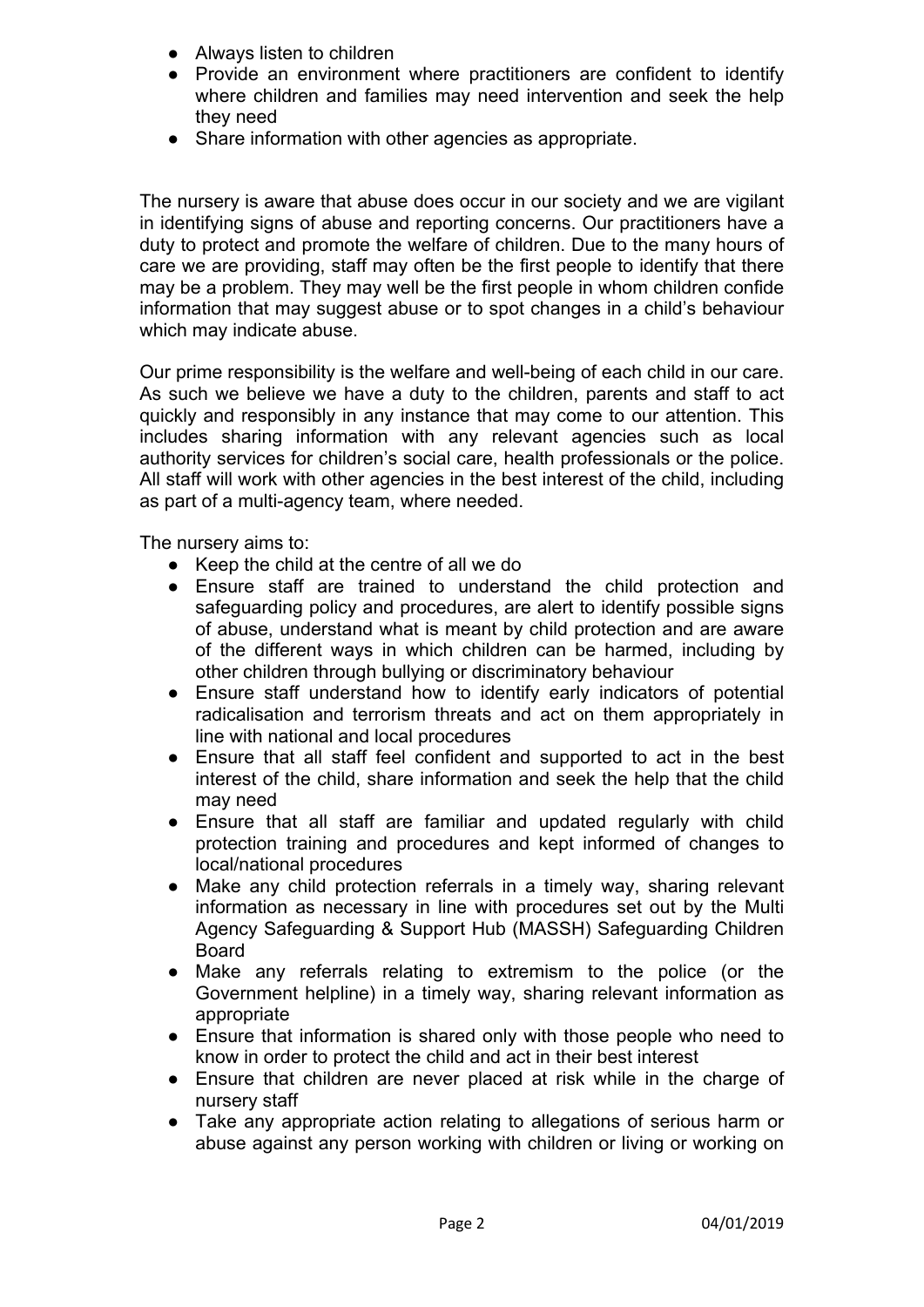the nursery premises including reporting such allegations to Ofsted and other relevant authorities

- Ensure parents are fully aware of child protection policies and procedures when they register with the nursery and are kept informed of all updates when they occur
- Regularly review and update this policy with staff and parents where appropriate and make sure it complies with any legal requirements and any guidance or procedures issued by Stockport Safeguarding Children Board.

We will support children by offering reassurance, comfort and sensitive interactions. We will devise activities according to individual circumstances to enable children to develop confidence and self-esteem within their peer group.

# **Contact telephone numbers**

Local authority children's social care team **0161 217 6028** Local authority Designated Officer (LADO) *0161 474 5657* Ofsted 0300 123 1231 Local Safeguarding Children Board (LSCB) **0161 217 6160**  Non-emergency police **101**  Government helpline for extremism concerns **020 7340 7264**

## **Types of abuse and particular procedures followed**

Abuse and neglect are forms of maltreatment of a child. Somebody may abuse or neglect a child by harming them or by failing to act to prevent harm. Children may be abused within a family, institution or community setting by those known to them or a stranger. This could be an adult or adults, another child or children.

*What to do if you're worried a child is being abused 2006*

The signs and indicators listed below may not necessarily indicate that a child has been abused, but will help us to recognise that something may be wrong, especially if a child shows a number of these symptoms or any of them to a marked degree.

## **Indicators of child abuse**

- Failure to thrive and meet developmental milestones
- Fearful or withdrawn tendencies
- Aggressive behaviour
- Unexplained injuries to a child or conflicting reports from parents or staff
- Repeated injuries
- Unaddressed illnesses or injuries
- Significant changes to behaviour patterns.

## **Recording suspicions of abuse and disclosures**

Staff should make an objective record of any observation or disclosure, supported by the nursery manager or Designated Safeguarding Co-ordinator<sup>1</sup> (DSCO). This record should include:

● Child's name

<sup>&</sup>lt;sup>1</sup> Referred to in the EYFS as a lead practitioner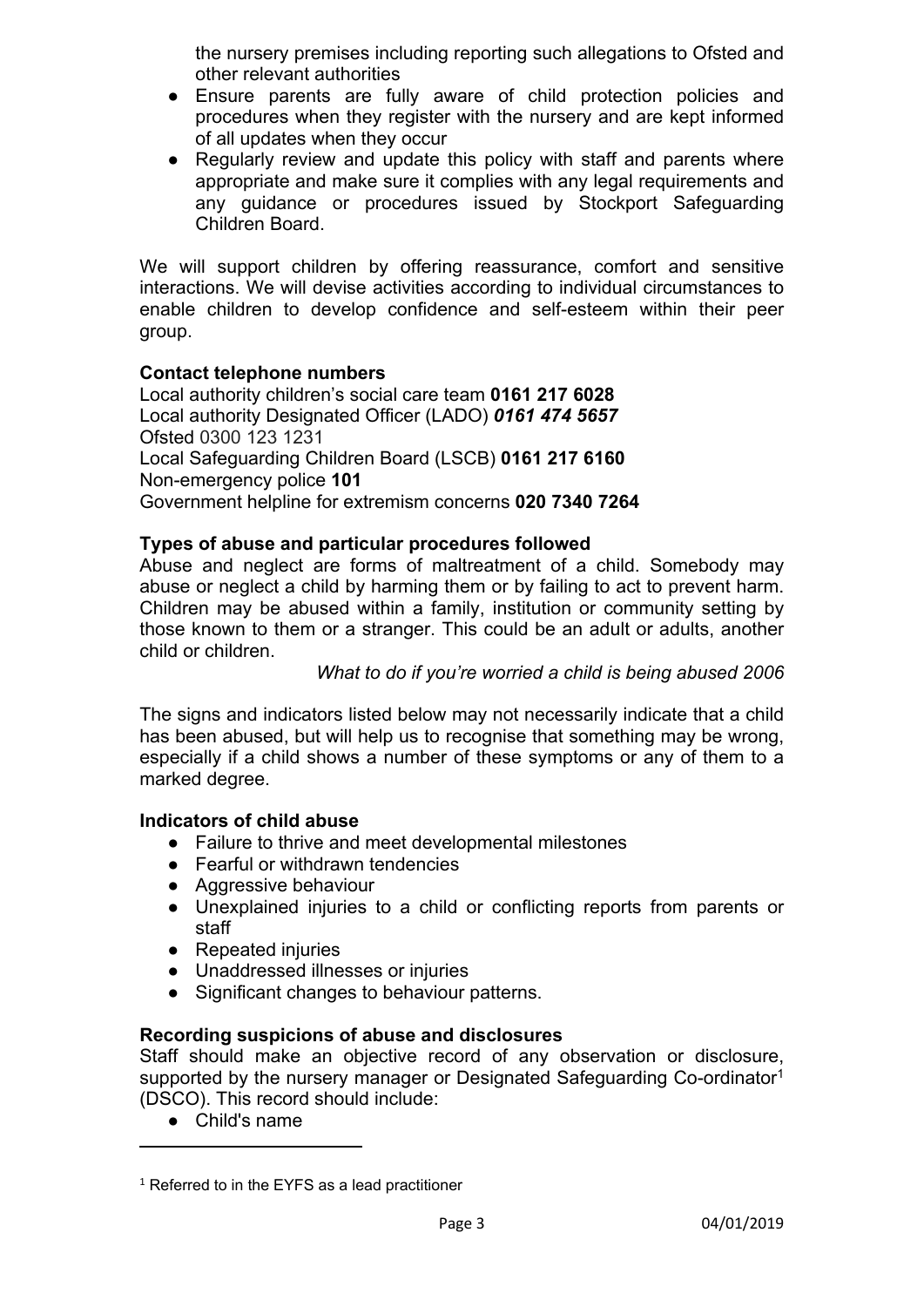- Child's address
- Age of the child and date of birth
- Date and time of the observation or the disclosure
- Exact words spoken by the child
- Exact position and type of any injuries or marks seen
- Exact observation of any incident including any other witnesses
- Name of the person to whom any concern was reported, with date and time; and the names of any other person present at the time
- Any discussion held with the parent(s) (where deemed appropriate).

These records should be signed by the person reporting this and the \*manager/\*DSCO/\*supervisor, dated and kept in a separate confidential file.

If a child starts to talk to an adult about potential abuse it is important not to promise the child complete confidentiality. This promise cannot be kept. It is vital that the child is allowed to talk openly and disclosure is not forced or words put into the child's mouth. As soon as possible after the disclosure details must be logged accurately.

It may be thought necessary that through discussion with all concerned the matter needs to be raised with the local authority children's social care team and Ofsted, and/or a Common Assessment Framework (CAF) needs to be initiated. Staff involved may be asked to supply details of any information/concerns they have with regard to a child. The nursery expects all members of staff to co-operate with the local authority children's social care, police, and Ofsted in any way necessary to ensure the safety of the children.

Staff must not make any comments either publicly or in private about the supposed or actual behaviour of a parent or member of staff.

## **Physical abuse**

Action needs to be taken if staff have reason to believe that there has been a physical injury to a child, including deliberate poisoning, where there is definite knowledge or reasonable suspicion that the injury was inflicted or knowingly not prevented. These symptoms may include bruising or injuries in an area that is not usual for a child, e.g. fleshy parts of the arms and legs, back, wrists, ankles and face.

Many children will have cuts and grazes from normal childhood injuries. These should also be logged and discussed with the nursery manager or room leader.

Children and babies may be abused physically through shaking or throwing. Other injuries may include burns or scalds. These are not usual childhood injuries and should always be logged and discussed with the nursery manager.

## **Female genital mutilation**

This type of physical abuse is practised as a cultural ritual by certain ethnic groups and there is now more awareness of its prevalence in some communities in England including its effect on the child and any other siblings involved. For those nurseries caring for older children in their out of school facility this may be an area of abuse you could come across. Symptoms may include bleeding, painful areas, acute urinary retention, urinary infection,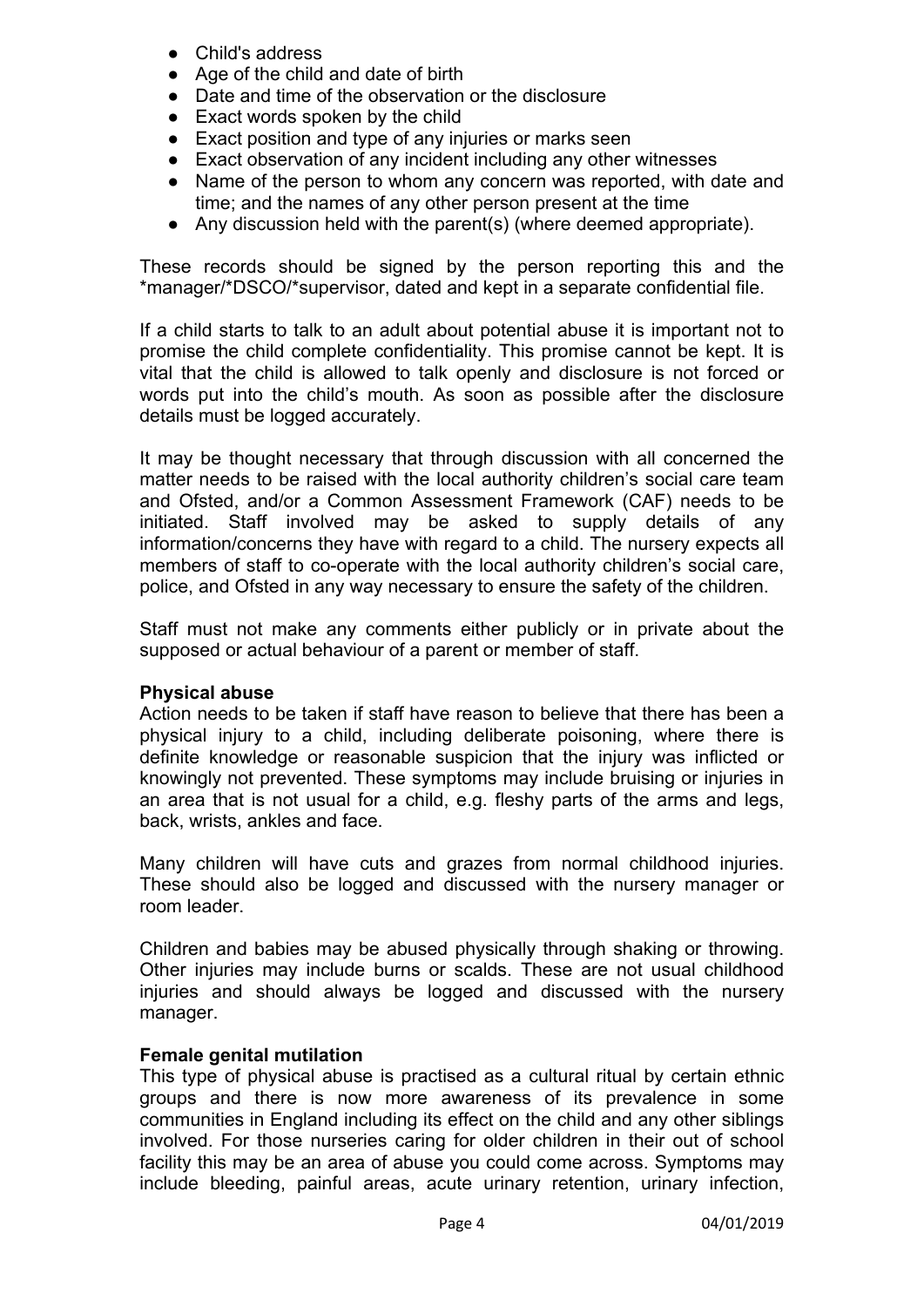wound infection, septicaemia, incontinence, vaginal and pelvic infections with depression and post-traumatic stress disorder as well as physiological concerns. If you have concerns about a child relating to this area, you should contact children's social care team in the same way as other types of physical abuse.

## **Fabricated illness**

This is also a type of physical abuse. This is where a child is presented with an illness that is fabricated by the adult carer. The carer may seek out unnecessary medical treatment or investigation. The signs may include a carer exaggerating a real illness or symptoms, complete fabrication of symptoms or inducing physical illness, e.g. through poisoning, starvation, inappropriate diet. This may also be presented through false allegations of abuse or encouraging the child to appear disabled or ill to obtain unnecessary treatment or specialist support.

## **Procedure:**

- All signs of marks/injuries to a child, when they come into nursery or occur during time at the nursery, will be recorded as soon as noticed by a staff member
- The incident will be discussed with the parent at the earliest opportunity, where felt appropriate
- Such discussions will be recorded and the parent will have access to such records
- If there are queries regarding the injury, the local authority children's social care team will be notified in line with procedures set out by the Local Safeguarding Children Board (LSCB).

## **Sexual abuse**

Action needs be taken if the staff member has witnessed an occasion(s) where a child indicated sexual activity through words, play, drawing, had an excessive preoccupation with sexual matters or had an inappropriate knowledge of adult sexual behaviour or language. This may include acting out sexual activity on dolls/toys or in the role play area with their peers, drawing pictures that are inappropriate for a child, talking about sexual activities or using sexual language or words. The child may become worried when their clothes are removed, e.g. for nappy changes.

The physical symptoms may include genital trauma, discharge and bruises between the legs or signs of a sexually transmitted disease (STD). Emotional symptoms could include a distinct change in a child's behaviour. They may be withdrawn or overly extroverted and outgoing. They may withdraw away from a particular adult and become distressed if they reach out for them, but they may also be particularly clingy to a potential abuser so all symptoms and signs should be looked at together and assessed as a whole.

If a child starts to talk openly to an adult about abuse they may be experiencing the procedure stated later in this document under 'recording abuse suspicions' will be followed.

## **Procedure:**

- The adult should reassure the child and listen without interrupting if the child wishes to talk
- The observed instances will be detailed in a confidential report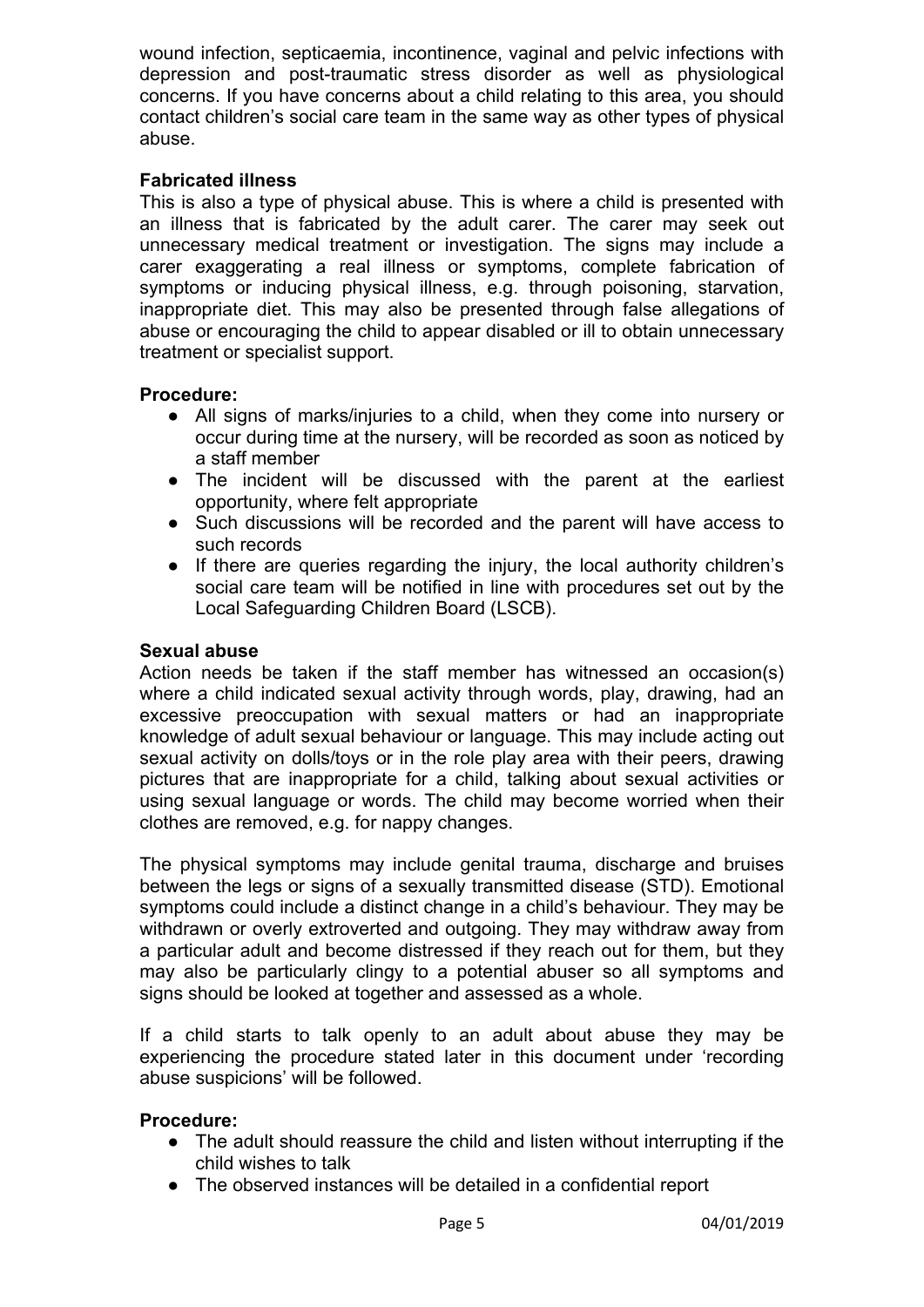- The observed instances will be reported to the nursery manager or DSCO
- The matter will be referred to the local authority children's social care team.

## **Emotional abuse**

Action should be taken if the staff member has reason to believe that there is a severe, adverse effect on the behaviour and emotional development of a child, caused by persistent or severe ill treatment or rejection.

This may include extremes of discipline where a child is shouted at or put down on a consistent basis, lack of emotional attachment by a parent, or it may include parents or carers placing inappropriate age or developmental expectations upon them. Emotional abuse may also be imposed through the child witnessing domestic abuse and alcohol and drug misuse by adults caring for them.

The child is likely to show extremes of emotion with this type of abuse. This may include shying away from an adult who is abusing them, becoming withdrawn, aggressive or clingy in order to receive their love and attention. This type of abuse is harder to identify as the child is not likely to show any physical signs.

## **Procedure:**

- The concern should be discussed with the \*nursery manager/DSCO/\*room supervisor/\*registered person
- The concern will be discussed with the parent
- Such discussions will be recorded and the parent will have access to such records
- An Assessment Framework form may need to be completed
- If there are queries regarding the circumstances the matter will be referred to the local authority children's social care team.

## **Neglect**

Action should be taken if the staff member has reason to believe that there has been persistent or severe neglect of a child (for example, by exposure to any kind of danger, including cold, starvation or failure to seek medical treatment, when required, on behalf of the child), which results in serious impairment of the child's health or development, including failure to thrive.

Signs may include a child persistently arriving at nursery unwashed or unkempt, wearing clothes that are too small (especially shoes that may restrict the child's growth or hurt them), arriving at nursery in the same nappy they went home in or a child having an illness or identified special educational need or disability that is not being addressed by the parent. A child may also be persistently hungry if a parent is withholding food or not providing enough for a child's needs.

Neglect may also be shown through emotional signs, e.g. a child may not be receiving the attention they need at home and may crave love and support at nursery. They may be clingy and emotional. In addition, neglect may occur through pregnancy as a result of maternal substance abuse.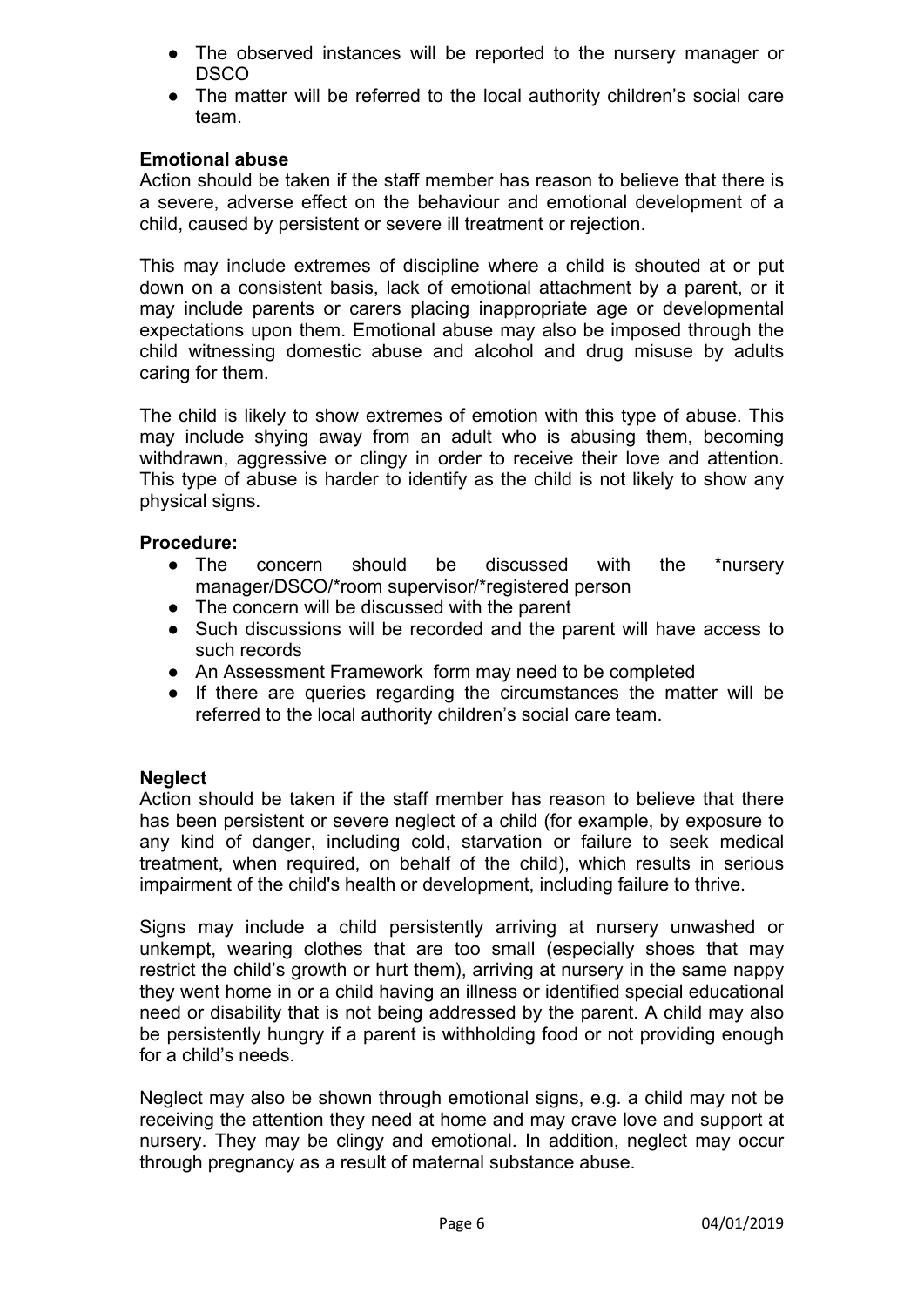## **Procedure:**

- The concern will be discussed with the parent
- Such discussions will be recorded and the parent will have access to such records
- An assessment form may need to be completed
- If there are queries regarding the circumstances the local authority children's social care team will be notified.

## **Staffing and volunteering**

Our policy is to provide a secure and safe environment for all children. We only allow an adult who is employed by the nursery to care for children and who has an enhanced clearance from the Disclosure and Barring Service (DBS) to be left alone with children. We do not allow volunteers to be alone with children or any other adult who may be present in the nursery regardless of whether or not they have a DBS clearance.

All staff will attend child protection training and receive initial basic child protection training during their induction period. This will include the procedures for spotting signs and behaviours of abuse and abusers/potential abusers, recording and reporting concerns and creating a safe and secure environment for the children in the nursery. During induction staff will be given contact details for the LADO (local authority designated officer), the local authority children's services team, the Local Safeguarding Children Board (LSCB) and Ofsted to enable them to report any safeguarding concerns, independently, if they feel it necessary to do so.

We have a named person within the nursery who takes lead responsibility for safeguarding and co-ordinates child protection and welfare issues, known as the Designated Safeguarding Co-ordinator (DSCO). The nursery DSCO liaises with the Local Safeguarding Children Board (LSCB) and the local authority children's social care team, undertakes specific training, including a child protection training course, and receives regular updates to developments within this field.

The Designated Safeguarding Co-ordinator (DSCO) at the nursery is**: Michelle Plumb –Area Manager Wendy Sweet- Nursery Manager, Lucy deMouilpied – Deputy Manager .**

- We provide adequate and appropriate staffing resources to meet the needs of all children
- Applicants for posts within the nursery are clearly informed that the positions are exempt from the Rehabilitation of Offenders Act 1974. Candidates are informed of the need to carry out checks before posts can be confirmed. Where applications are rejected because of information that has been disclosed, applicants have the right to know and to challenge incorrect information
- We give staff members, volunteers and students regular opportunities to declare changes that may affect their suitability to care for the children. This includes information about their health, medication or about changes in their home life such as whether anyone they live with in a household has committed an offence or been involved in an incident that means they are disqualified from working with children
- This information is also stated within every member of staff's contract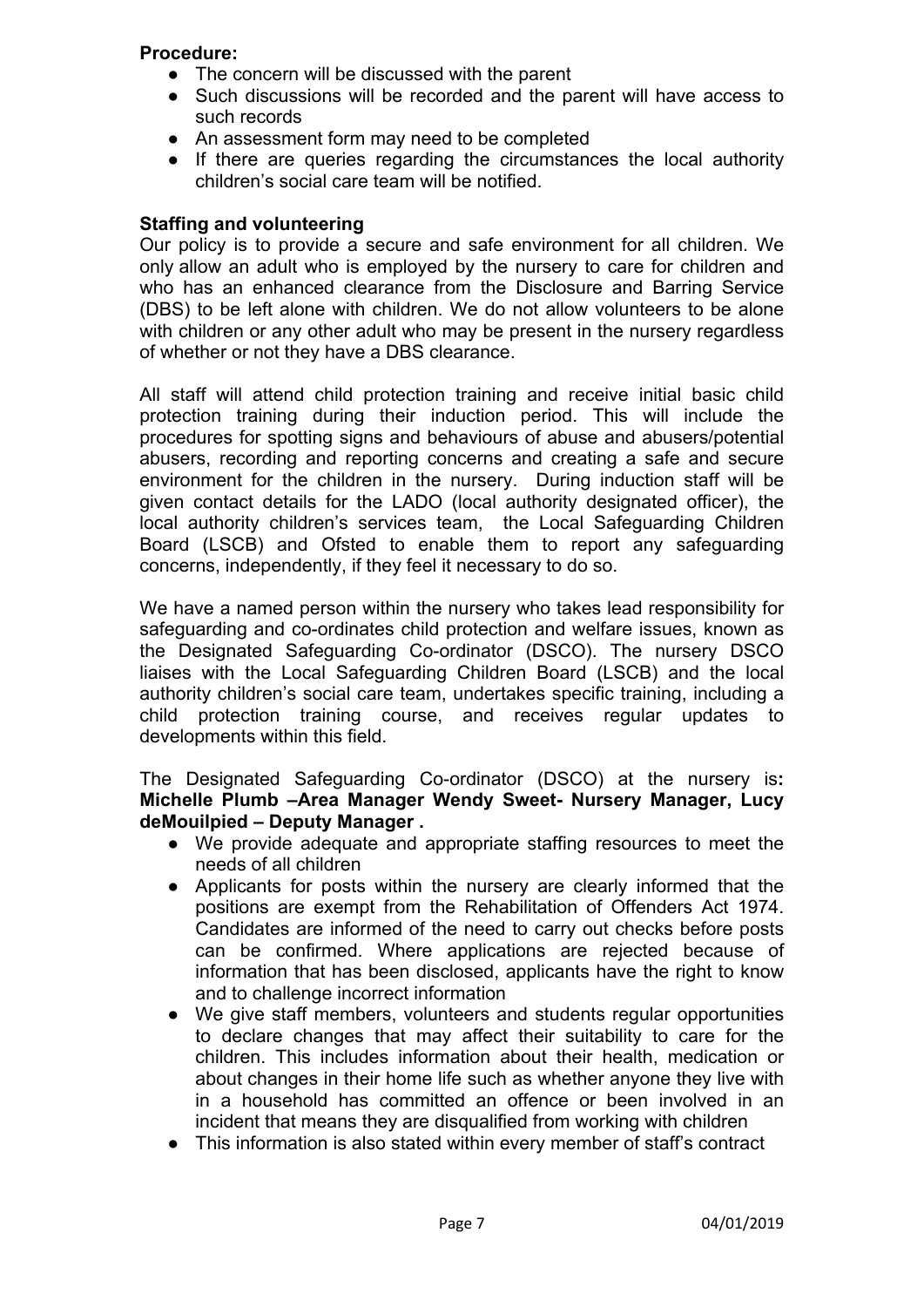- We request DBS checks before a member of staff commence employment and use the DBS update service to re-check staff's criminal history and suitability to work with children
- We abide by the requirements of the EYFS and any Ofsted quidance in respect to obtaining references and suitability checks for staff, students and volunteers, to ensure that all staff, students and volunteers working in the setting are suitable to do so
- We ensure we receive at least two written references BEFORE a new member of staff commences employment with us
- All students will have enhanced DBS checks conducted on them before their placement starts
- Volunteers, including students, do not work unsupervised
- We abide by the requirements of the Safeguarding Vulnerable Groups Act 2006 and the Childcare Act 2006 in respect of any person who is disqualified from providing childcare, is dismissed from our employment, or resigns in circumstances that would otherwise have led to dismissal for reasons of child protection concern
- We have procedures for recording the details of visitors to the nursery and take security steps to ensure that we have control over who comes into the nursery so that no unauthorised person has unsupervised access to the children
- All visitors/contractors will be supervised whilst on the premises, especially when in the areas the children use
- All staff have access to and comply with the whistleblowing policy which will enable them to share any concerns that may arise about their colleagues in an appropriate manner
- All staff will receive regular supervision meetings where opportunities will be made available to discuss any issues relating to individual children, child protection training and any needs for further support
- The deployment of staff within the nursery allows for constant supervision and support. Where children need to spend time away from the rest of the group, the door will be left ajar or other safeguards will be put into action to ensure the safety of the child and the adult.

## **Informing parents**

Parents are normally the first point of contact. If a suspicion of abuse is recorded, parents are informed at the same time as the report is made, except where the guidance of the LSCB/ local authority children's social care team/police does not allow this. This will usually be the case where the parent or family member is the likely abuser or where a child may be endangered by this disclosure. In these cases the investigating officers will inform parents.

## **Confidentiality**

All suspicions, enquiries and external investigations are kept confidential and shared only with those who need to know. Any information is shared in line with quidance from the LSCB.

## **Support to families**

The nursery takes every step in its power to build up trusting and supportive relations among families, staff, students and volunteers within the nursery.

The nursery continues to welcome the child and the family whilst enquiries are being made in relation to abuse in the home situation. Parents and families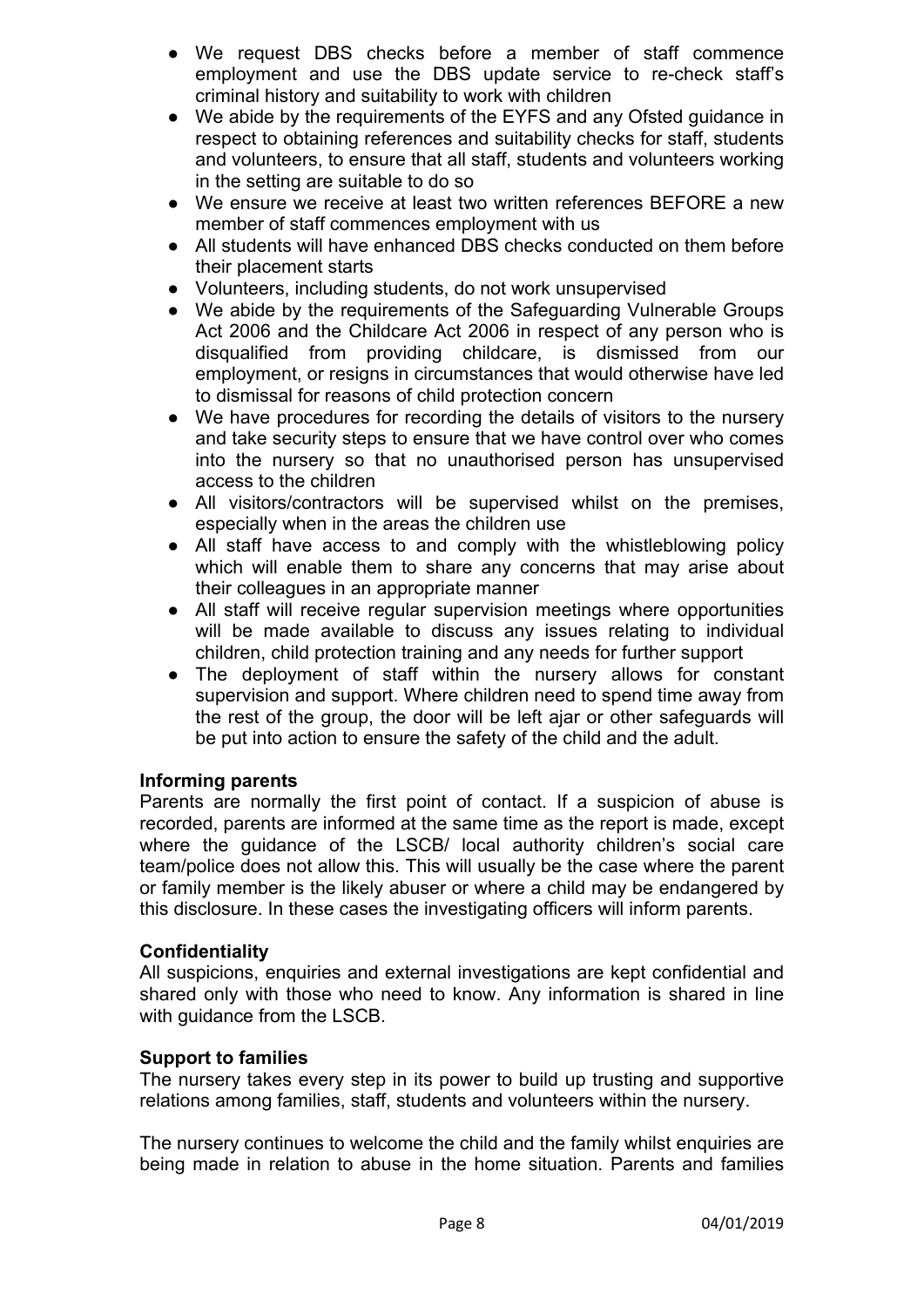will be treated with respect in a non-judgmental manner whilst any external investigations are carried out in the best interest of the child.

Confidential records kept on a child are shared with the child's parents or those who have parental responsibility for the child, only if appropriate in line with guidance of the LSCB with the proviso that the care and safety of the child is paramount. We will do all in our power to support and work with the child's family.

#### **Employees, students or volunteers of the nursery or any other person living or working on the nursery premises**

If an allegation is made against a member of staff, student or volunteer or any other person who lives or works on the nursery premises regardless of whether the allegation relates to the nursery premises or elsewhere, we will follow the procedure below.

The allegation should be reported to the senior manager on duty. If this person is the subject of the allegation then this should be reported to the \*owner/\*registered person/\*DSCO/\*deputy manager instead.

The Local Authority Designated Officer (LADO), Ofsted and the LSCB will then be informed immediately in order for this to be investigated by the appropriate bodies promptly:

- The LADO will be informed immediately for advice and quidance
- A full investigation will be carried out by the appropriate professionals (LADO, Ofsted, LSCB) to determine how this will be handled
- The nursery will follow all instructions from the LADO, Ofsted, LSCB and ask all staff members to do the same and co-operate where required
- Support will be provided to all those involved in an allegation throughout the external investigation in line with LADO support and advice
- The nursery reserves the right to suspend any member of staff during an investigation
- All enquiries/external investigations/interviews will be documented and kept in a locked file for access by the relevant authorities
- Unfounded allegations will result in all rights being reinstated
- Founded allegations will be passed on to the relevant organisations including the local authority children's social care team and where an offence is believed to have been committed, the police, and will result in the termination of employment. Ofsted will be notified immediately of this decision. The nursery will also notify the Disclosure and Barring Service (DBS) to ensure their records are updated
- All records will be kept until the person reaches normal retirement age or for 21 years and 3 months years if that is longer. This will ensure accurate information is available for references and future DBS checks and avoids any unnecessary reinvestigation
- The nursery retains the right to dismiss any member of staff in connection with founded allegations following an inquiry
- Counselling will be available for any member of the nursery who is affected by an allegation, their colleagues in the nursery and the parents.